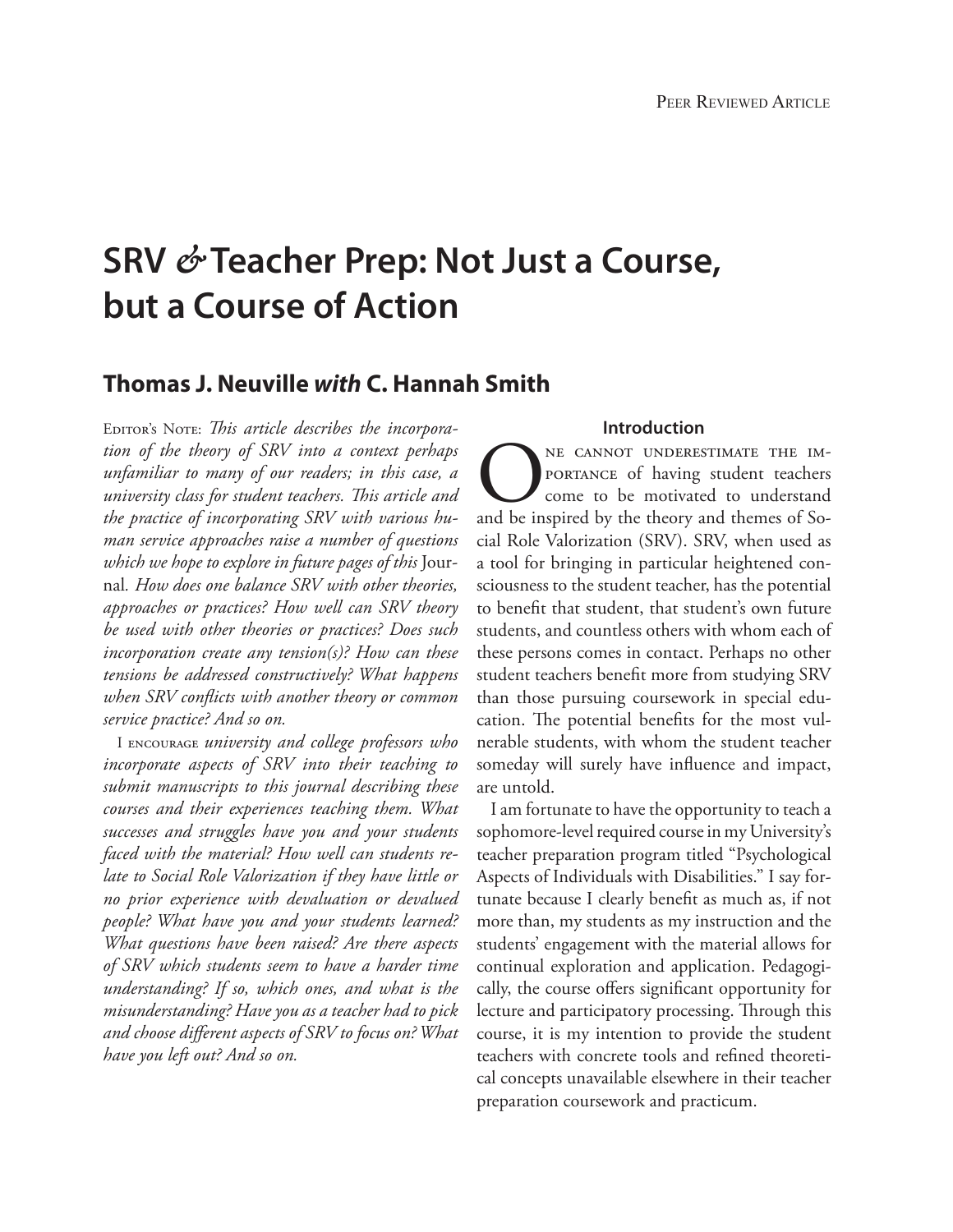As evidenced both by the anguish I hear expressed by colleagues who would prefer students not "bring that SRV stuff into my classroom" (after all, it complicates things), and by students, years past their graduation, reporting the importance of the course to their current teaching, the course clearly has both instigatory and impactful consequences. While the course's future is always uncertain (perhaps due, in part, to its powerful nature), for now it continues to be made available to students.

The nature of the course, as with SRV itself, often engages the student to journey from anger to embrace, from surface understanding to a deepening, and from viewing the material as a belief system to evidence-based applicable theory. Some, many, do not make these connections and are typically blocked by immature value systems. Those who do, however, engage in a profound journey that leads them, at the conclusion of the course, to be able to answer questions such as "How, specifically, does your ability to identify the socially constructed experiences of individuals with disabilities prepare you as an educator to facilitate an empowered and unified P-12 (prekindergarten through  $12<sup>th</sup>$  grade) learning community?", to which students reply "It is important to have knowledge of the person with the disability first before learning about their disability. It is important to know about their life, study habits, and interests when creating a unified learning environment," and "These concepts are key when facilitating an empowered and unified learning community; I am helping students build the basic skills critical for academic success, to help them take charge of their own learning."

### **Course Background**

THE TEACHER CANDIDATE, ACCORDING TO<br>the National Council for Accreditation of<br>Teacher Education (NCATE) standards,<br>must graduate with the ability to teach *all* stuthe National Council for Accreditation of Teacher Education (NCATE) standards, dents. "The methods of building capacity within individual students, parents and communities are

critical to education reform and the serving of diverse students" (Vos, 2002). When I first was introduced to the course I now teach, several problematic issues exposed themselves. The course, originally written by a faculty group trained at a state institution, focused on terminologies, diagnostic characteristics, and behavioral screening tools. One might have expected this focus were it the 1960s or 70s. However, given the comprehensive and depthful information offered by Dr. Wolf Wolfensberger since that time, and to which I had been exposed, it would have been inexcusable for me not to subject the course to a comprehensive review process. After extensive revision to the course content, the course maintains a focus on psychological aspects while benefiting from current researched perspectives on the importance of social roles (Wolfensberger, 1998; Gottheil *&* Dubow, 2000; Hartung, 2002), disability as a social construct (Hartung, 2002; Goodley, 2001), and the need for acculturation and social integration as it applies to education (Minnes et al., 2002).

### *Course Description*

Psychological and sociological aspects of individuals with disabilities are surveyed. Environmental and socio-cultural factors are emphasized and analyzed in relation to human adjustment and social roles. Coherent educational service recommendations and whole person assessment concepts are explored. The history of services, socially constructed definitions, and characteristics of the disability movement form a basis for understanding.

## *Course Objectives*

- • Identify the socially constructed experiences of individuals with disabilities and the resulting power structures.
- Identify the characteristics of individuals with disabilities resulting from sociological and cultural variables.
- • Identify behavioral characteristics and causes brought on by the psychological and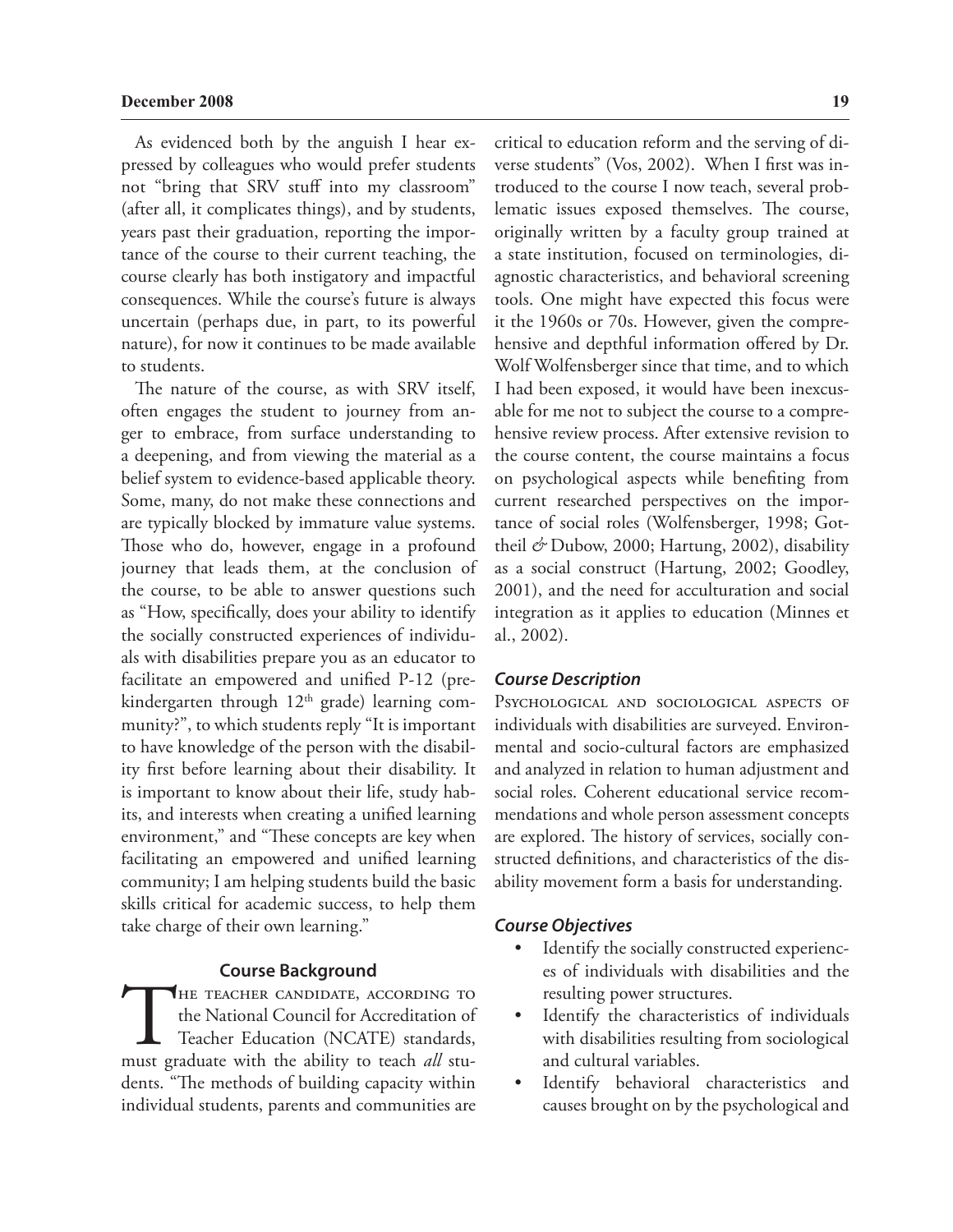sociological assumptions about the roles of individuals with disabilities.

- Develop capacity to use personal awareness effectively as it applies to diversity, multicultural collaboration, and ethics.
- Analyze, evaluate and think critically regarding the socio-political impacts on support services and individuals with disabilities.
- Prepare the student for his or her life's work.

The course objectives and assignments are based on Bloom's taxonomy and as such use two of the critical areas: (1) Cognitive (Bloom, 1956): mental skills (Knowledge); and (2) Affective (Krathwohl, Bloom & Masia, 1973): growth in feelings or emotional areas (Attitude).

The course links experience (ten hours of community service) with analysis of socio-cultural realities (use of SRV and Social Devaluation exercises).

The course discussions, readings, experiences and products call each student to engage in critical thinking by applying the themes of SRV, which have been internalized by experience, to scenarios of educational settings.

Students demonstrate, in future courses and teaching environments, a carryover of the applicability of the themes of SRV as they engage methods and implement lesson design.

# *Course Assignments*

The course assignments emphasize the incorporation and understanding of devaluation and wounding, as well as the themes of SRV. These assignments have evolved over time and are part of a comprehensive 30 page syllabus (a copy may be acquired by contacting the author). The assignments are founded on student analysis (see Sample Exercise 1), research regarding associated laws (see Sample Exercise 2), and teaching the material as it pertains to a specific given subject (see Sample Exercise 3). During the past two semesters, a requirement to analyze a human service environment (see Sample Exercise 1) was enhanced by adding an expectation of including the 10 Themes of SRV<sup>1</sup> (Wolfensberger, 1998), including unconsciousness; the conservatism corollary; the dynamics of interpersonal identification; the power of mindsets and expectancies; the dynamics of role circularity; symbolism and imagery use; model coherency, and relevance and potency; personal competency enhancement and the developmental model; the power of imitation; and personal social integration and valued societal participation. The addition of the integration of the 10 themes of SRV has given clarity to the project and enhanced classroom discussions. Additionally, the themes continue to play a prevalent and relevant role in subsequent courses.

The most potent coursework includes exploration of the following exercises:

*Sample Exercise 1–Social Devaluation Discovery Project* (35% of total grade)**.** This assignment is designed to assess the impact of social devaluation on an individual, understand human needs, and create ideal environments of support that positively

# **Since you are reading this journal,**

why not tell someone else about it? We believe Social Role Valorization is an important tool that concerned individuals can use to address social devaluation in people's lives. As someone who shares that belief, encourage others to read and subscribe to the only journal dedicated to SRV. Information available at http://www.srvip.org/journal\_general.php.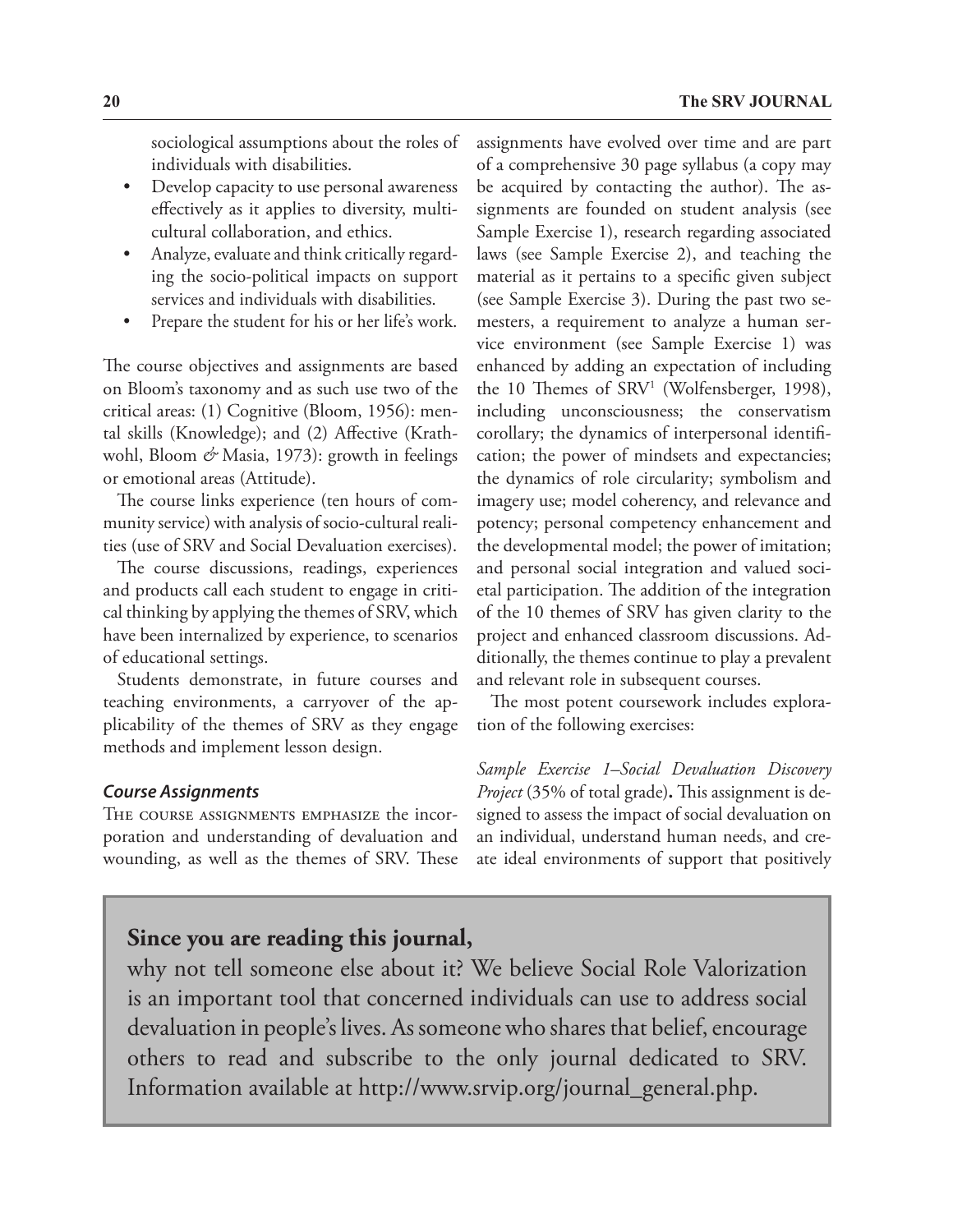cause a more desirable future. The student volunteers a minimum of 10 hours over a minimum of 3 visits at a human service provider of the student's choice. The student assesses the environment and its impacts on the psychological and sociological experience of a person served by that provider. The student (1) demonstrates a comprehensive understanding of wounds, (2) has clearly considered the realities of a person's life experiences, and has evaluated the degree and presence of wounding experiences (according to the framework of the 18 wounding experiences of vulnerable people, $\frac{2}{3}$  as proposed by Dr. Wolf Wolfensberger), (3) demonstrates a personal internalized comprehension, (4) demonstrates understanding of the responsibility of the service provider to respond to the individual's wounding experiences past and present, and (5) has competently and comprehensively considered, explored, and portrayed the importance of relevance, potency and model coherency, clearly combining these components for an overall assessment. The analysis of an ideal human response must make practical use of a minimum of six of the ten major recurring themes from SRV. Of these six themes, these three must be included: interpersonal identification; the power of mindsets and expectancies; and personal social integration and valued social and societal participation.

*Sample Exercise 2–Special Education Law Project*  (20% of total grade)**.** This assignment may be completed individually or in groups. The student researches the history of Special Education Law. The student produces a paper that details the history of various educational and civil rights laws<sup>3</sup> (including the ADA - Americans with Disabilities Act, NCLB - No Child Left Behind, Oberti and Gaskin cases, and IDEA - The Individuals with Disabilities Education Act), assessing the impact the laws have had on options for creating valued social roles for marginalized people. The student (1) makes a clear link between social devaluation as detailed by Wolfensberger and other texts, (2) lists the actual impact of the specific law on people

with disabilities, and (3) uses sections of the law and its intent to demonstrate an understanding of the potential positive impacts. *Initially, the law project tended to result in retellings of the laws and histories as one might easily construct after completing an internet search. After the expectation of linking the information to social devaluation was added, as well as a requirement to provide evidence of the positive impact on people with disabilities, students began to use the method of application of the themes not only in this assignment, but in subsequent assignments and their own classroom content design work as well.*

*Sample Exercise 3–Group Student Teaching Project*  (30% of total grade: 15% oral; 15% written)**.** Student teams (three to four students) prepare an oral and written presentation related to a subject provided by the instructor. These subjects are related to current topics in the education of students with disabilities (i.e., self-advocacy and self-determination, full inclusion as social justice ideology, historical perspectives on charity-pity relationships, impacts of standardized testing, belonging and valued social roles, inner work, disability culture, voices of the marginalized, right to die and deathmaking, issues with the concept of 'tolerance,' and uses and abuses of person-centered approaches). Each team designs a 30-minute comprehensive in-class learning experience and provides supporting evidence for their findings.

### *Course Materials*

THE REQUIRED TEXTS ARE A MIX of evidenced-based theory (Wolfensberger, 1998), practice (May *&* Raske, 2005), *SRV Journal* materials, and historic cultural trends (Schwartz, 1997). The texts all build on one another, allowing the student to coherently draw upon the resources available therein.

• May, G. & Raske, M., eds. (2005). *Ending disability discrimination: Strategies for social workers.* Boston, MA: Pearson, Allyn, *&* Bacon.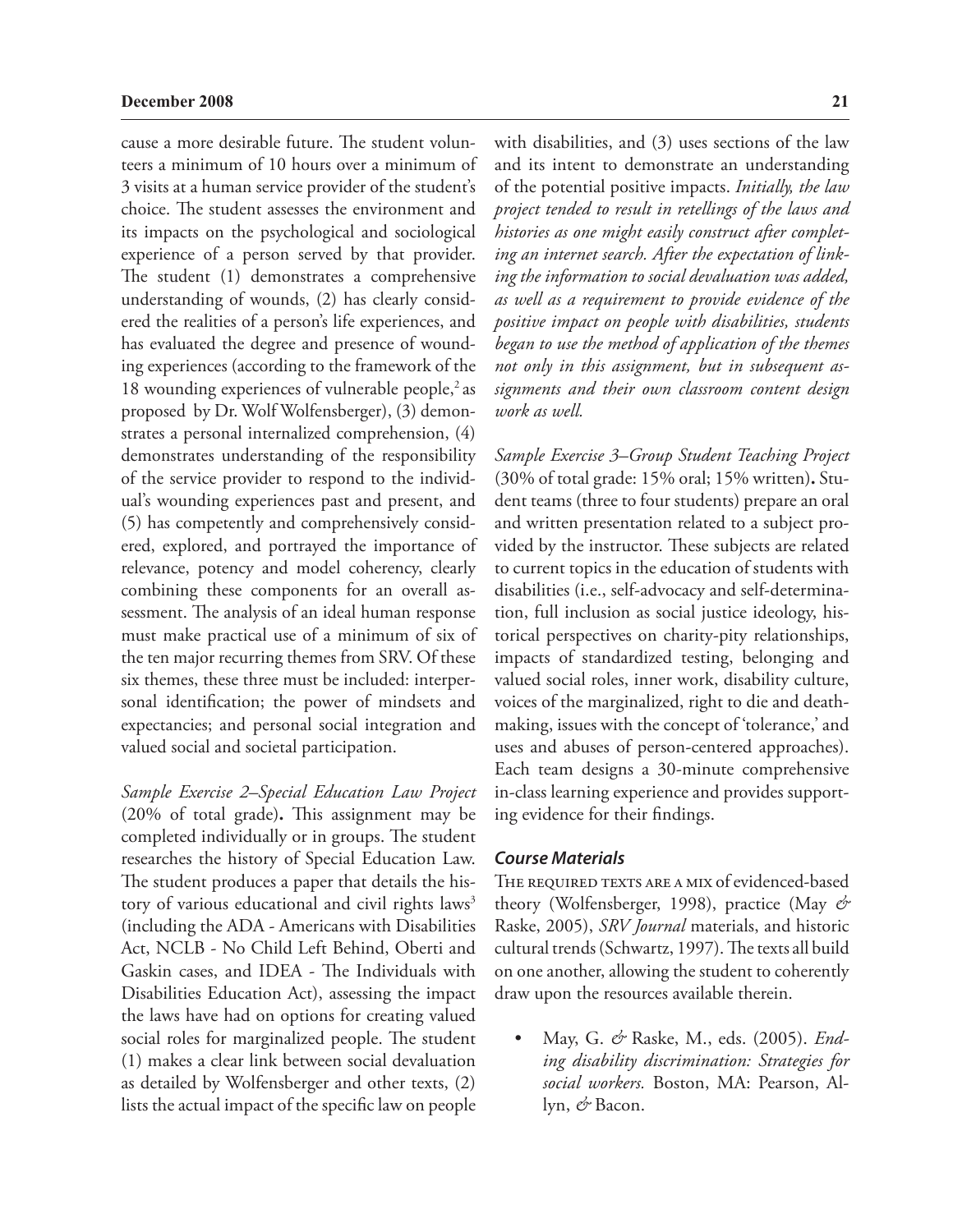- • Schwartz, D. (1997). *Who cares? Rediscovering community*. Boulder, CO: Westview Press.
- • Wolfensberger, W. (1998). *A brief introduction to Social Role Valorization: A high-order concept for addressing the plight of societally devalued people, and for structuring human services* (3rd ed.). Syracuse, NY: Syracuse University Training Institute for Human Service Planning, Leadership *&* Change Agentry.
- Various. The SRV Journal (current year's subscription).

Many students, during the serious moments of considering the wounds, have requested that I give them the positive alternatives as well. Because of this, I considered the wounds and simply present the extreme opposite view through something I have titled "Robustness as the Most Common Variable Toward a Contributing Person" (see Figure 1). I do not include this as a new theory or even valuable alternate theme set. Rather, I use the robustness tool to bring the students to an understanding of the power of the material by presenting a framework for contemplation through an opposing entryway. I rely on it only as supplementary material when holding a brief lecture of how one may make use of the SRV material and the 10 themes of SRV. *I apologize to my friend, Dr. Wolfensberger, for taking such joyful liberties with his material.*

# *Figure 1: Robustness as the most common variable toward a contributing person*

| Wounds                                                                            | <b>Robust Alternative</b>                                                                                                        |
|-----------------------------------------------------------------------------------|----------------------------------------------------------------------------------------------------------------------------------|
| Relegation to low ("deviant") status                                              | Assignment by external forces to a high social<br>status                                                                         |
| Rejection, perhaps by family, neighbors, commu-<br>nity, society, service workers | Acceptance and recognition by family, neighbors,<br>community, and society                                                       |
| Cast into multiple historic deviancy roles                                        | Launched into multiple and even historic roles<br>of distinction                                                                 |
| Living in a state of multiple jeopardy                                            |                                                                                                                                  |
| Symbolic stigmatizing, "marking," "deviancy-im-<br>aging," "branding"             | Warmth as a central feeling: usually by integra-<br>tion, belonging, and identification with a wide<br>variety of diverse groups |
| Distantiation: usually via segregation and also<br>congregation                   | Continual and growing desire by social groups<br>and individuals to unite with one                                               |
| Loss of control, perhaps even autonomy and<br>freedom                             | Governance of one's own life: especially when a<br>method or system of support is in place that may<br>hinder autonomy           |
| Physical discontinuity                                                            | Expedited understanding of technology and our<br>physical environment                                                            |
| Social and relationship discontinuity                                             | Harmony with one's neighbors and commu-<br>nity members                                                                          |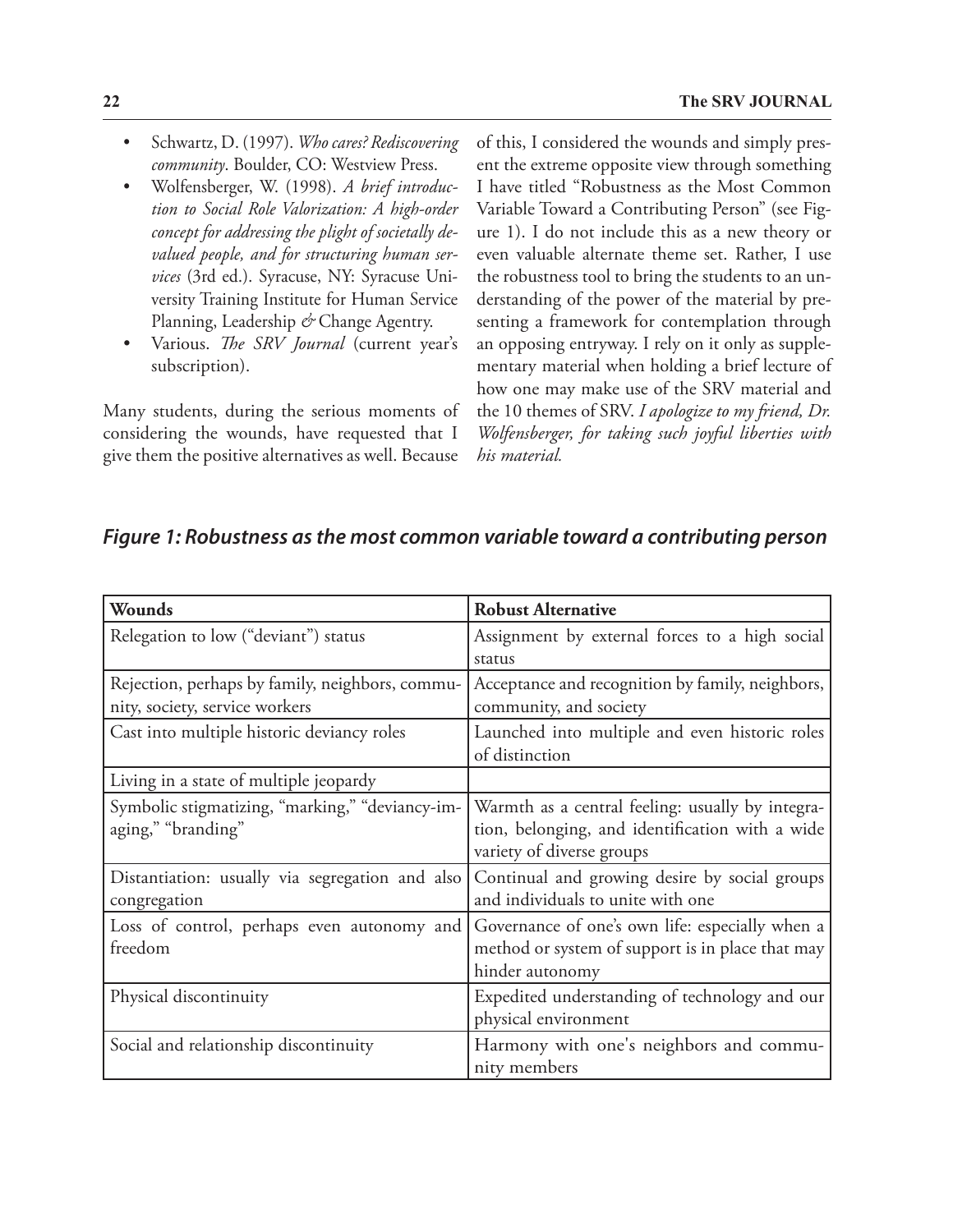| Loss of natural/freely-given relationships and<br>substitution of artificial/paid ones              | Paid relationships based on stewardship: the paid<br>person is accountable for outcomes in the indi-<br>vidual's life, without acting to define that person's<br>life purpose, control the actions of the person's<br>environment, or caretaking of the individual<br>(where caretaking carries the assumption of fun-<br>damental incompetence) |
|-----------------------------------------------------------------------------------------------------|--------------------------------------------------------------------------------------------------------------------------------------------------------------------------------------------------------------------------------------------------------------------------------------------------------------------------------------------------|
| Deindividualization                                                                                 | Celebrations of who the individual is with under-<br>standing of the importance of oneself (of one's<br>soul) and of the world                                                                                                                                                                                                                   |
| Involuntary material poverty                                                                        | Control of financial resources both earned and<br>entitled                                                                                                                                                                                                                                                                                       |
| Impoverishment of experience, especially that of<br>the typical, valued world                       | Immersion in experiences, opportunities and<br>learning which are generally highly valued                                                                                                                                                                                                                                                        |
| Exclusion from knowledge of/participation in<br>higher-order value systems                          | Inclusion in (knowledge of and participation in)<br>higher-order value systems that give meaning to<br>life and provide community                                                                                                                                                                                                                |
| Having one's life wasted                                                                            | Having a flourishing life which is marked by<br>growth, prosperity, success, and thriving-on<br>multiple levels in multiple realms                                                                                                                                                                                                               |
| Brutalization, death-making                                                                         | Being the receiver of all that is humane; being<br>imaged as alluring or captivating, so much so<br>that people have thoughts of renewal, regenera-<br>tion and 'lifemaking'                                                                                                                                                                     |
| Awareness of being a source of anguish to those<br>who love one                                     | Being a core of solace and inspiration, a 'heart-<br>ener' to people who love one                                                                                                                                                                                                                                                                |
| Awareness of being an alien in the valued world;<br>personal insecurity, perhaps dislike of oneself | Appreciation of one's role and contribution in<br>the world                                                                                                                                                                                                                                                                                      |

As mentioned earlier in this article, clearly not every student is able to internalize the material. Overall, however, I do believe even a willingness to grasp for understanding of the material is valuable. Additionally, while there are clearly some students who glimpse the implication of the power of the material, the systems they are entering have years of practice and multiple strategies to convince them that what they see or are caused to ponder is simply an ideal, but not based in realistic possibility. Because of this, as part of the coursework, I ask each student to construct an ideal school environment founded specifically on the 10 themes of SRV. This sharpens the student's focus and benefits their design. While students often continue to believe in the perfectibility of structures and systems, especially special education models, they clearly have a new level of consciousness about the forces at work. Given these limitations, the course content is continuously under review and revised, as deemed appropriate, in an effort to ever more fully provide the students with tools and resources of value to their journey. For example, the current 'Call for Papers' issued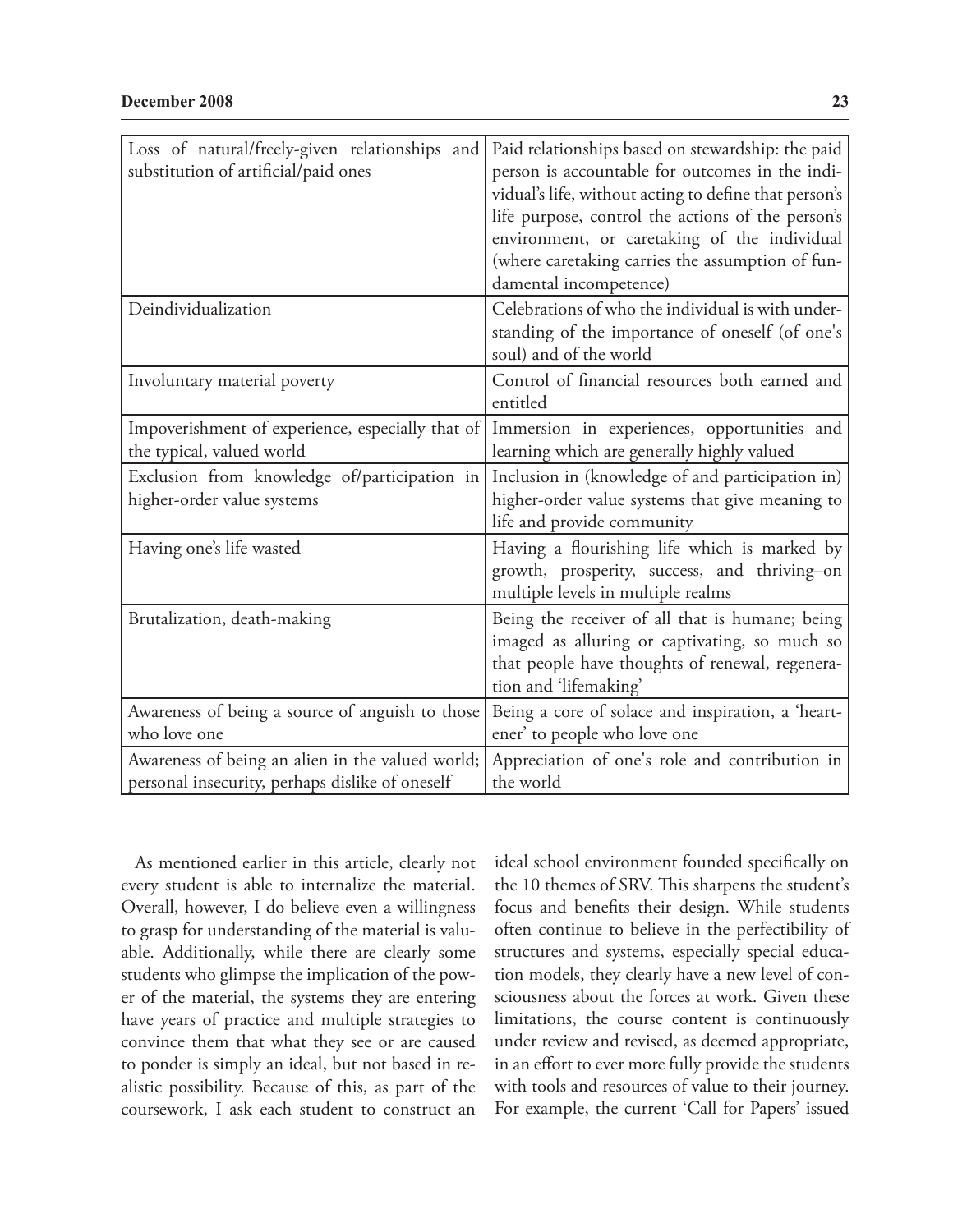by *The SRV Journal* (see page 4) will be followed with an effort to collect papers addressing each of the 10 themes of SRV. These papers will become a bound resource for classroom assignments, the intention of which is to provide further potential for deepening understanding on the part of the student of the concepts presented and explored.

### **Concluding Thoughts**

THERE HAVE BEEN A FEW SURPRISES through-<br>out this journey. Surprisingly, colleagues<br>report that students have pulled out the<br>Wolfensberger text and their research paper and out this journey. Surprisingly, colleagues report that students have pulled out the Wolfensberger text and their research paper and presented them as evidence counter to what the professor teaches. Even more surprising, the professor occasionally reports that the student has persuaded him or her. The other significant surprise is the amount of work the students are willing to engage in and submit. They are willing and eager to meet the high expectations placed upon them. They produce two research papers (one of 25 pages and one of 40 pages), one group subject paper (10 pages), and design and deliver a lesson relevant to course material. Colleagues report this level of expectation to be masters' level work and yet the students predominantly report highly positive experiences such as the student who expressed, "This course provided a very applicable understanding of special education. I appreciated that we not only learned about special education within the school system, but we also learned about the foundational problems of discrimination and devalorization. The class, along with the group work and community service, got me more interested in the personal aspects of special education, rather than just the disorders, laws, or systems. Having knowledge of socially constructed experiences will be a great advantage to me not only when working with people with disabilities, but in simply being a member of society."

While the course content will continue to be reviewed and modified as needed, I am confident the changes that have been implemented, specifically the integration of SRV theory and themes, will make all the difference in the impact our future teachers have in the lives of students, particularly those most vulnerable.

#### **ENDNOTES**

1. Further exploration of these themes may be achieved through attendance at an introductory or advanced Social Role Valorization workshop. Information on these workshops is available at www.socialrolevalorization.com.

2. Please see Figure 1, the reciprocity table on robustness, included in this article. The left-most column of the table reflects the 18 wounds as proposed by Dr. Wolf Wolfensberger. Further exploration of these wounds may be achieved through attendance at an introductory or advanced Social Role Valorization workshop, as well as reading Wolfensberger, 1998. Information on these workshops and other SRV resources is available at www.socialrolevalorization.com.

3. US educational civil rights laws relevant to students with disabilities, including:

ADA – The Americans with Disabilities Act was enacted in 1990 and is a wide-ranging civil rights law that prohibits discrimination based on disability. Disability is defined as "a physical or mental impairment that substantially limits a major life activity."

NCLB – The No Child Left Behind Act, enacted in 2001, aimed at improving the performance of schools in the United States and is based on the theory of standards-based education (the theory that high expectations and measurable goals will improve outcomes for students).

IDEA – The Individuals with Disabilities Education Act was enacted in 2004 and governs how states and public agencies provide early intervention, special education, and related services to children with disabilities.

#### **References**

Bloom, B.S. (1956). *Taxonomy of educational objectives. Handbook I: The cognitive domain*. New York: David Mc-Kay Co., Inc.

Goodley, D. (2001). Learning disabilities, the social model of disability and impairment: Challenging epistemologies. *Disability and Society, 16* (2), 207-231.

Gottheil, N. & Dubow, E.F. (2000). The interrelationships of behavioral indices of bully and victim behavior. Paper